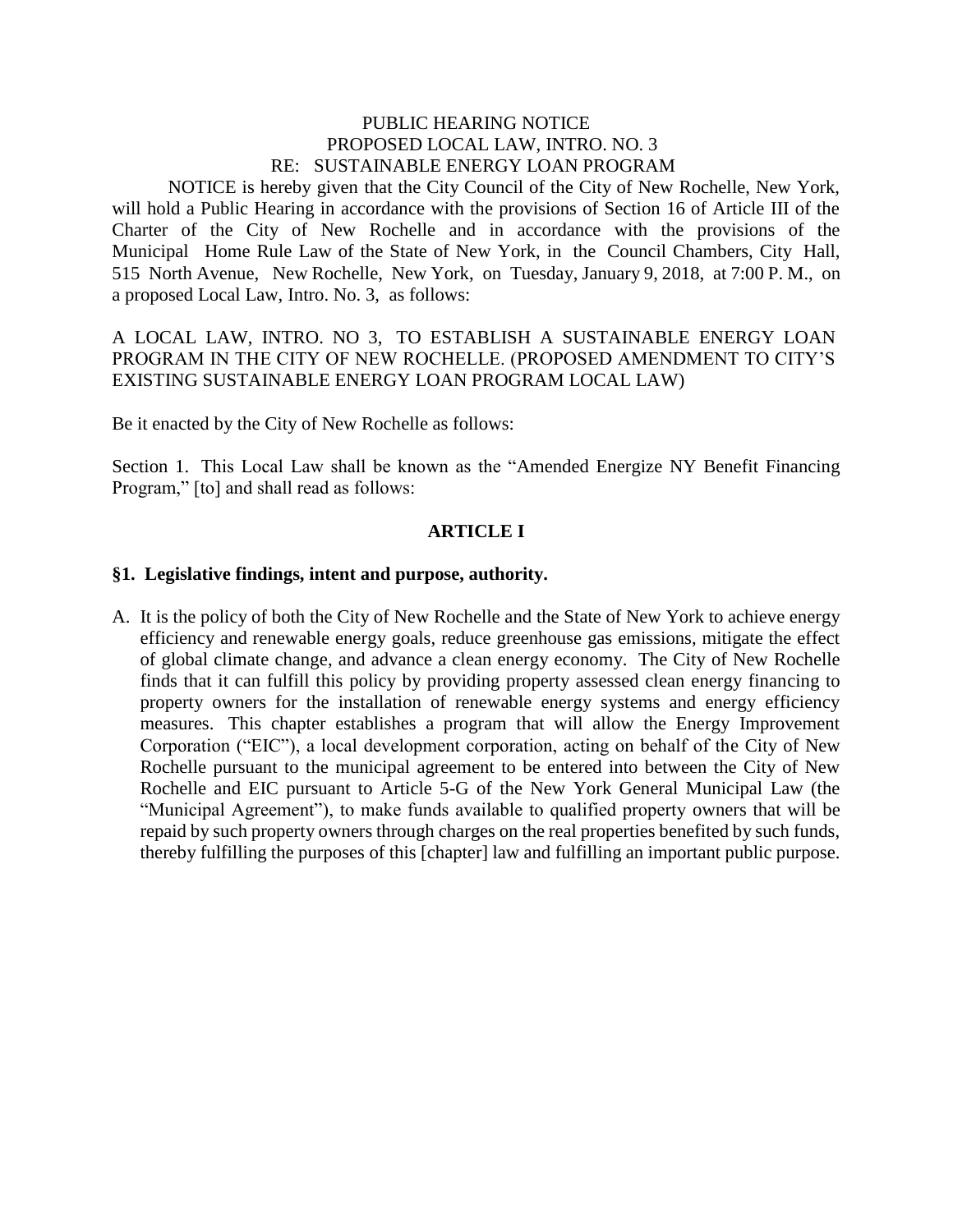- B. The City of New Rochelle is authorized to implement this Energize NY Benefit Financing Program pursuant to the Municipal Home Rule Law and Article 5-L of the New York General Municipal Law.
- C. This law shall be known and may be cited as the "Energize NY Benefit Financing Program Law of the City of New Rochelle".

# **§2. Definitions**

For purposes of this law, and unless otherwise expressly stated or unless the context requires, the following terms shall have the meanings indicated:

**Authority** – The New York State Energy Research and Development Authority, as defined by subdivision two of section eighteen hundred fifty-one of the Public Authorities Law, or its successor.

**EIC** – the Energy Improvement Corporation, a local development corporation, duly organized under section fourteen hundred eleven of the Not-For-Profit Corporation Law, authorized hereby on behalf of the City of New Rochelle to implement the Energize NY Benefit Financing Program by providing funds to qualified property owners (as defined in this law) and providing for repayment of such funds from monies collected by the City of New Rochelle tax collecting officer as a charge to be levied on the real property and collected in the same manner and same form as the City of New Rochelle taxes.

**Energy Audit** – A formal evaluation or "assessment" of the energy consumption of a permanent building or structural improvement to real property, conducted by a contractor certified by the Authority, or certified by a certifying entity approved by the Authority, for the purpose of identifying appropriate energy efficiency improvements that could be made to the property.

**Energy Efficiency Improvement** – Any renovation or retrofitting of a building to reduce energy consumption, such as window and door replacement, lighting, caulking, weatherstripping, air sealing, insulation, and heating and cooling system upgrades, and similar improvements, determined to be cost-effective pursuant to criteria established by the Authority, not including lighting measures or household appliances that are not permanently fixed to real property.

**Qualified Property Owner** – An owner of residential or commercial real property located within the boundaries of the City of New Rochelle that is determined to be eligible to participate in the Energize NY Benefit Financing Program under the procedures for eligibility set forth under this law.

**Renewable Energy System** – An energy generating system for the generation of electric or thermal energy, to be used primarily at such property, except when the Qualified Property Owner is a commercial entity in which case the system may be used for other properties in addition to the subject property, by means of solar thermal, solar photovoltaic, wind, geothermal, anaerobic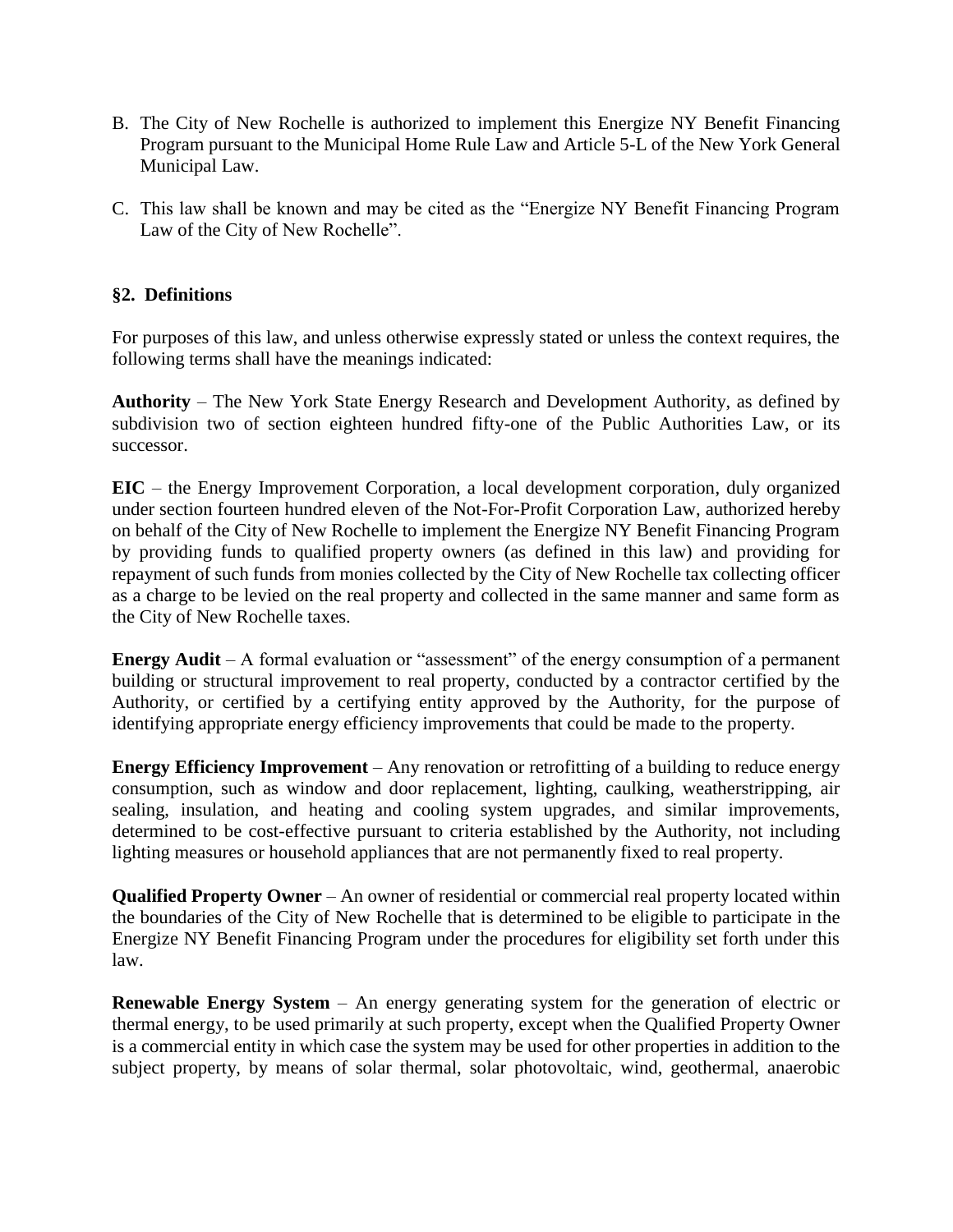digester gas-to-electricity systems, fuel cell technologies, or other renewable energy technology approved by the Authority not including the combustion or pyrolysis of solid waste.

**Renewable Energy System Feasibility Study** – A written study, conducted by a contractor certified by the Authority, or certified by a certifying entity approved by the Authority, for the purpose of determining the feasibility of installing a renewable energy system.

# **§3. Establishment of an Energize NY Benefit Financing Program**

- A. An Energize NY Benefit Financing Program is hereby established by the City of New Rochelle, whereby EIC acting on its behalf pursuant to the Municipal Agreement, may provide funds to Qualified Property Owners in accordance with the procedures set forth under this law, to finance the acquisition, construction and installation of Renewable Energy Systems and Energy Efficiency Improvements and the verification of the installation of such systems and improvements.
- B. [The] For funds provided to a Qualified Property Owner which is a commercial entity, not-forprofit organization, or entity other than an individual, the governing body shall have the authority to impose requirements on the maximum amount of funds to be provided, which may consider factors including but not limited to the property value, projected savings, project cost, and existing indebtedness secured by such property.
- C. For financing made to a Qualified Property Owner who is an individual, the funds provided shall not exceed the lesser of: (i) ten percent of the appraised value of the real property where the Renewable Energy Systems and/or Energy Efficiency Improvements will be located, or (ii) the actual cost of installing the Renewable Energy Systems and/or Energy Efficiency Improvements, including the costs of necessary equipment, materials, and labor and the cost of verification of such systems and improvements.

### **§4. Procedures for eligibility**

- A. Any property owner in the City of New Rochelle may submit an application to EIC on such forms as have been prepared by EIC and made available to property owners on the website of EIC and at the City of New Rochelle offices.
- B. Every application submitted by a property owner shall be reviewed by EIC acting on behalf of the City of New Rochelle, which shall make a positive or negative determination on such application based upon the criteria for making a financing enumerated in section 5 of this law. EIC may also request further information from the property owner where necessary to aid in its determination.
- C. If a positive determination on an application is made by EIC acting on behalf of the City of New Rochelle, the property owner shall be deemed a Qualified Property Owner and shall be eligible to participate in the Energize NY Benefit Financing Program in accordance with the procedure set forth under section 6 of this law; provided that in no case shall a property owner that has received funds from another municipal corporation for the acquisition, construction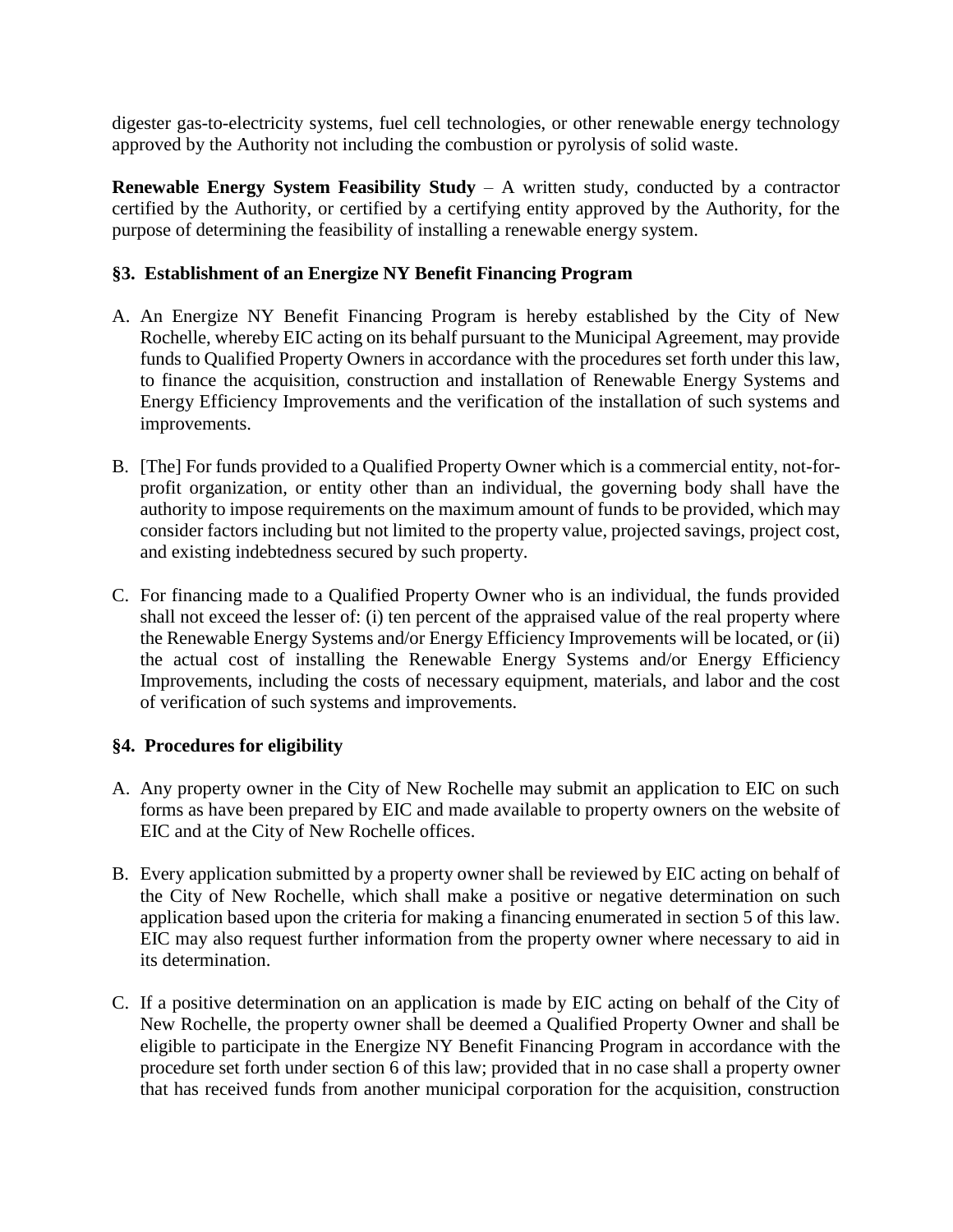and installation of Energy Efficiency Improvements and/or Renewable Energy Systems be deemed a Qualified Property Owner.

## **§5. Application criteria**

Upon the submission of an application, EIC acting on behalf of the City of New Rochelle, shall make a positive or negative determination on such application based upon the following criteria for the making of a financing:

- A. The proposed Energy Efficiency Improvements and/or Renewable Energy Systems are determined to be cost effective based on guidelines issued by the Authority;
- B. The [proposed] property owner may not be in bankruptcy and the property may not constitute property subject to any pending bankruptcy proceeding;
- C. The amount financed under the Energize NY Benefit Financing Program shall be repaid over a term not to exceed the weighted average of the useful life of Renewable Energy Systems and Energy Efficiency Improvements [and/or Renewable Energy Systems will generate an estimated cost savings greater than the annual charge payments] to be installed on the property as determined by EIC;
- D. Sufficient funds are available from EIC to provide financing to the property owner;
- E. The property owner is current in payments on any existing mortgage;
- F. The property owner is current in payments on any existing real property taxes and has been current on real property taxes for the previous three years; and
- G. Such additional criteria, not inconsistent with the criteria set forth above, as the City of New Rochelle, or EIC acting on its behalf, may set from time to time.

### **§6. Opt-in, Energize NY Finance Agreement**

- A. A Qualified Property Owner may participate in the Energize NY Benefit Financing Program through the execution of an [Energize Finance Agreement] energize NY finance agreement made by and between the Qualified Property Owner and EIC, acting on the behalf of the City of New Rochelle (the "Energize NY Finance Agreement").
- B. Upon execution of the Energize NY Finance Agreement, the Qualified Property Owner shall be eligible to receive funds from EIC acting on behalf of City of New Rochelle, for the acquisition, construction, and installation of qualifying Renewable Energy Systems and Energy Efficiency Improvements; provided the requirements of Section 7 of this law have been met.
- C. The Energize NY Finance Agreement shall include the terms and conditions of repayment set forth under section 8 of this law.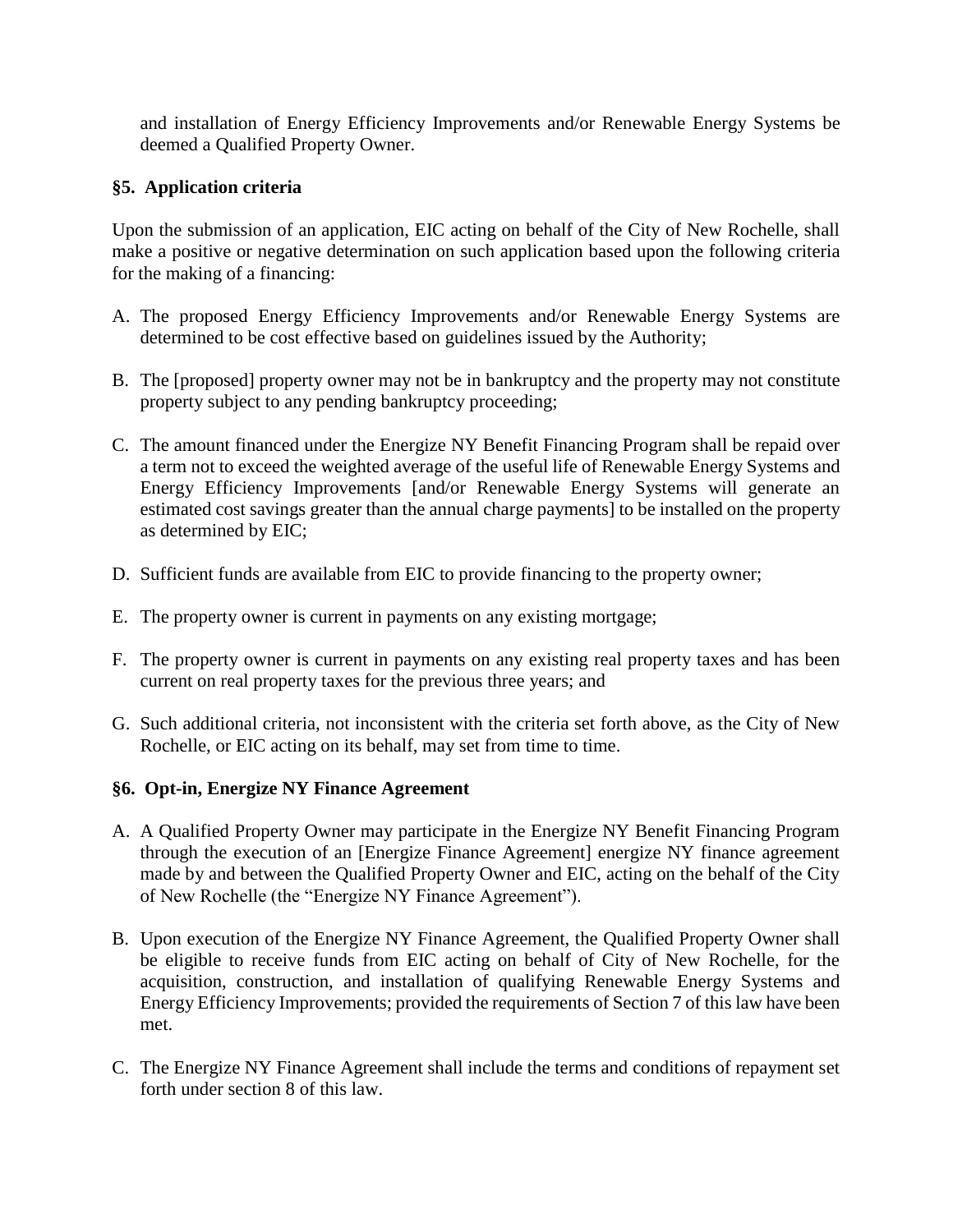## **§7. Energy audit, renewable energy system feasibility study**

- A. No funds shall be made available for Energy Efficiency Improvements unless determined to be appropriate through an Energy Audit as defined in Section 2.
- B. No funds shall be made available for a Renewable Energy System unless determined to be feasible through a Renewable Energy System Feasibility Study as defined in Section 2.
- C. The cost of such Energy Audit and/or Renewable Energy System Feasibility Study shall be borne solely by the property owner but may be included in the financed amount if the work is approved.

## **§8. Terms and conditions of repayment**

The Energize NY Finance Agreement between the Qualified Property Owner and EIC acting on behalf of the City of New Rochelle, shall set forth the terms and conditions of repayment in accordance with the following:

- A. The principal amount of the funds paid to the Qualified Property Owner hereunder, together with the interest thereon, shall be paid by the property owner as a charge on their City of New Rochelle tax bill and shall be levied and collected at the same time and in the same manner as City of New Rochelle property taxes, provided that such charge shall be separately listed on the tax bill. The City of New Rochelle shall make payment to EIC or its designee in the amount of all such separately listed charges within 30 days of the City of New Rochelle date the payment is due [date.] to be made to City of New Rochelle .
- B. The term of such repayment shall be determined at the time the Energize NY Finance Agreement is executed by the property owner and EIC, provided that in no case shall the term exceed the weighted average of the useful life of the systems and improvements as determined by EIC acting on behalf of the City of New Rochelle.
- C. The rate of interest for the charge shall be fixed by EIC acting on behalf of the City of New Rochelle at the time the Energize NY Finance Agreement is executed by the property owner and EIC.
- D. The charge shall constitute a lien upon the real property benefited by the Energize NY Benefit Financing Program as set forth in Article 5-L of the General Municipal Law and shall run with the land. A transferee of title to the benefited real property shall be required to pay any future installments, including interest thereon.